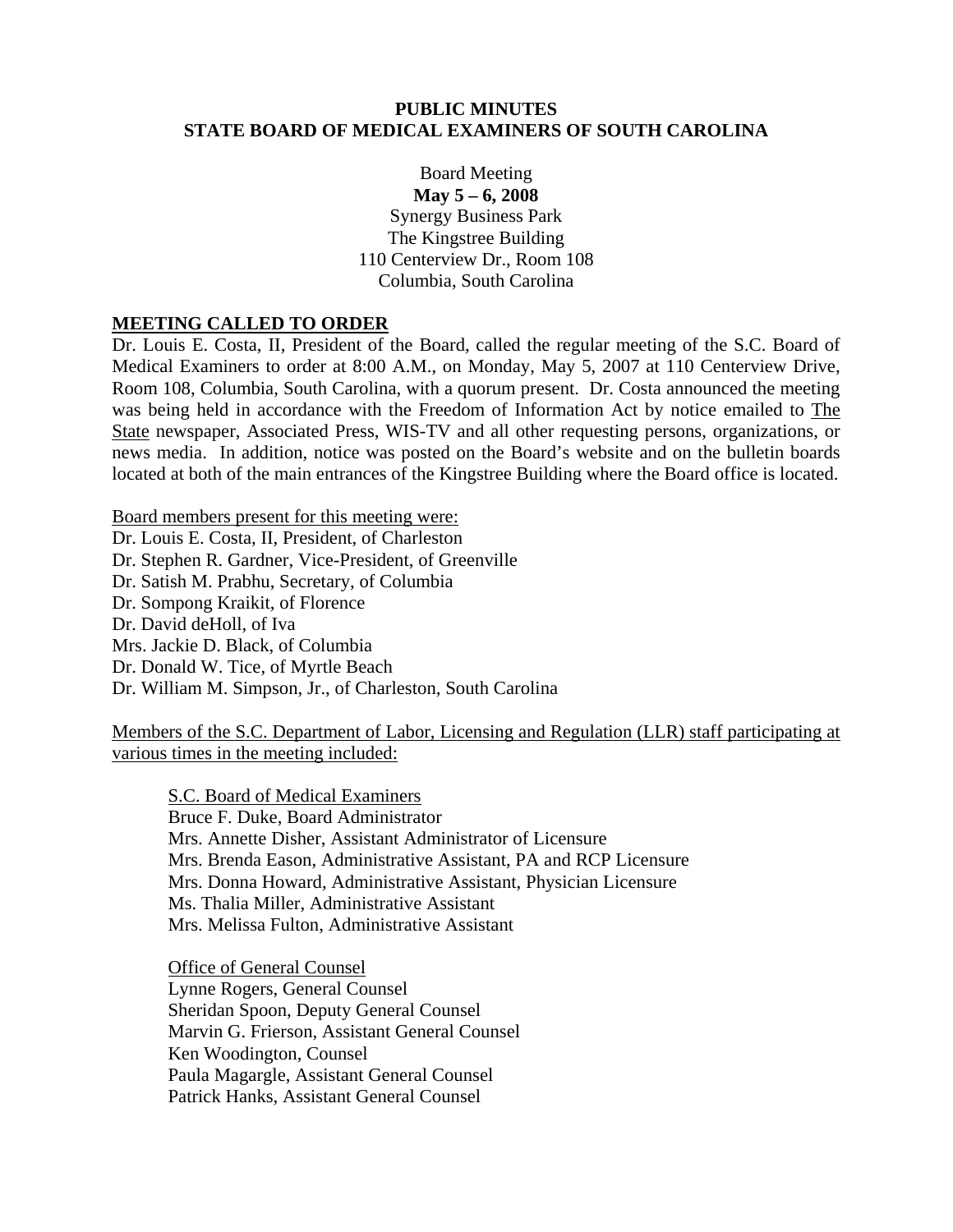Trey Spong, Assistant General Counsel Everett Dargan, M.D., Physician Analyst

Professional and Occupational Licensing (POL) Division Shirley Robinson, Hearing Counsel James Saxon, Hearing Counsel

\_\_\_\_\_\_\_\_\_\_\_\_\_\_\_\_\_\_\_\_\_\_\_\_\_\_\_\_\_\_\_\_\_\_\_\_\_\_\_\_\_\_\_\_\_\_\_\_\_\_\_\_\_\_\_\_\_\_\_\_\_\_\_\_\_\_\_\_\_\_\_\_\_

Office of Health and Medically Related Professions Mrs. Ruby Brice, Assistant Deputy Director

Office of Investigations and Enforcement Rion Alvey, Assistant Deputy Director Mrs. Karen Newton, Administrative Coordinator Mrs. Josie DeGennaro, Investigator Mr. Mark Kelly, Investigator Mrs. Cheryl McNair, Investigator Larry Atkins, Deputy Chief Kathy Prince, Deputy Chief

### **REVIEW/APPROVAL OF AGENDA**

An agenda for this meeting was reviewed and approved.

# **REVIEW/APPROVAL OF MINUTES FROM FEBRUARY BOARD MEETING:**

**A motion was made to approve the Minutes . Dr. deHoll seconded the motion and it was unanimously passed.** 

**Dr. Prabhu suggested that from now on the first appearance for subsequent board meeting not be scheduled until 9:00. This will give the Board more time to review the minutes & agenda. All board members are in agreement.** 

The Board reviewed the Consent Agenda and made the following decisions:

## **A motion was made to approve the Consent Agenda. Dr. deHoll seconded the motion and it was unanimously passed.**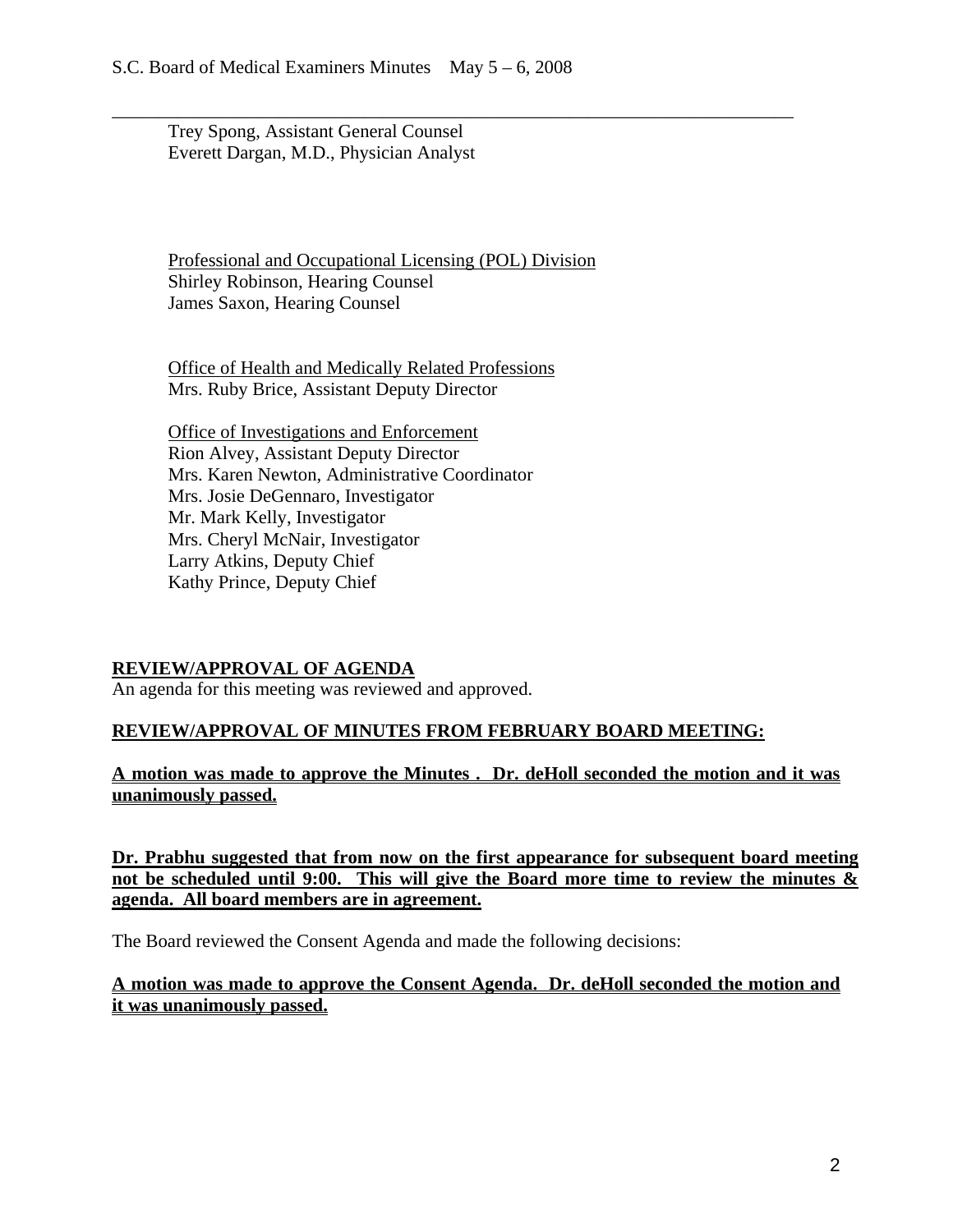# **FINAL ORDER HEARINGS**

**A motion was made and passed for the Board to go into Executive Session to conduct Final Order Hearings.** Each hearing was held in Executive Session, and a transcript of each hearing, as well as the Board's Final Order, are on file at the Board Office. No votes were made or actions taken while the Board was in Executive Session. **A motion was made and passed to return to Public Session and the Board voted on the following sanctions after each Final Order Hearing:**

\_\_\_\_\_\_\_\_\_\_\_\_\_\_\_\_\_\_\_\_\_\_\_\_\_\_\_\_\_\_\_\_\_\_\_\_\_\_\_\_\_\_\_\_\_\_\_\_\_\_\_\_\_\_\_\_\_\_\_\_\_\_\_\_\_\_\_\_\_\_\_\_\_

**Motion for Reconsideration 2005-40**

**Dr. Costa recused himself.** 

**A motion was made to deny the motion for reconsideration. The motion was seconded by Dr. deHoll. All in favor with the exception of Dr. Kraikit.**

**The motion carries.**

# **Final Order Hearing/Request to be released from terms and conditions 2006-53**

#### **Dr. Prabhu recused himself.**

### **A motion was made that was seconded by Dr. Chow all in favor with the exception of Ms. Black. The motion passed to approve the following sanction:**

- 1. Respondent has violated the Medical Practice Act.
- 2. Respondent shall receive a private reprimand
- 3. No Fine.
- 4. The respondent will comply with the conditions of the original sanction indefinitely including monitoring by RPP indefinitely.
- 5. The respondent shall pay court costs in the amount of \$775.00 within one year.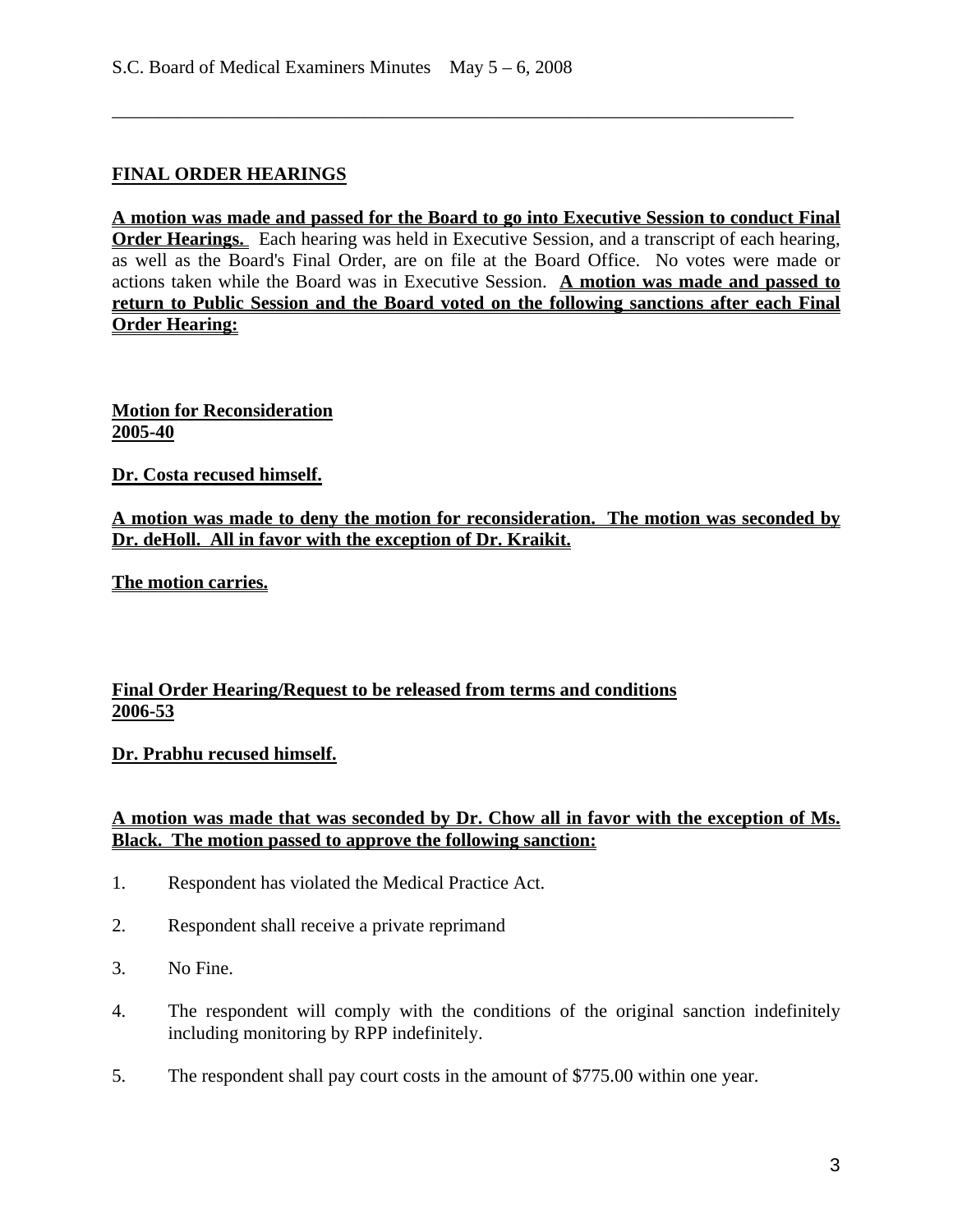6. The respondent has the right to appear before the Board in one year for the purposes of termination of that agreement should proof allow.

\_\_\_\_\_\_\_\_\_\_\_\_\_\_\_\_\_\_\_\_\_\_\_\_\_\_\_\_\_\_\_\_\_\_\_\_\_\_\_\_\_\_\_\_\_\_\_\_\_\_\_\_\_\_\_\_\_\_\_\_\_\_\_\_\_\_\_\_\_\_\_\_\_

# **Motion carries.**

# **Paul Early, M.D., Talbot Recovery Center – Discussion regarding the use of Buprenophine.**

 Dr. Early discussed the use of Buprenorphine as a treatment for opiate addiction. He made the following points regarding the use and monitoring of this drug:

- It is considered a schedule 4 drug
- It is less sedating than other treatments for opiate addiction.
- It is recommended cognitive testing for physician using this drug.
- It will not be allowed to use without cognitive testing and monitoring through RPP
- It was stressed that the use of this drug has to be heavily monitored.
- The street value of this drug is similar to Xanax

# **Motion for Reconsideration 2005-446**

**A motion was made to allow the respondent to extend the period in which she has to pay the fine to five years. The respondent may choose courses that are acceptable to the Board to reduce expenses. The terms of the previous order will stay in effect. It was seconded by Dr. Costa. All in favor.**

### **Motion Carries.**

**Dr. Chow discussed the use of IPL by Chiropractors and it was decided that Sheridon Spoon would meet with the Chiropractic Board and discuss their policy concerning its use. It was also decided that OIE needs to designate someone to inspect these facilities.** 

**FINAL ORDER HEARING 2007-179**

### **Dr. deHoll recused himself.**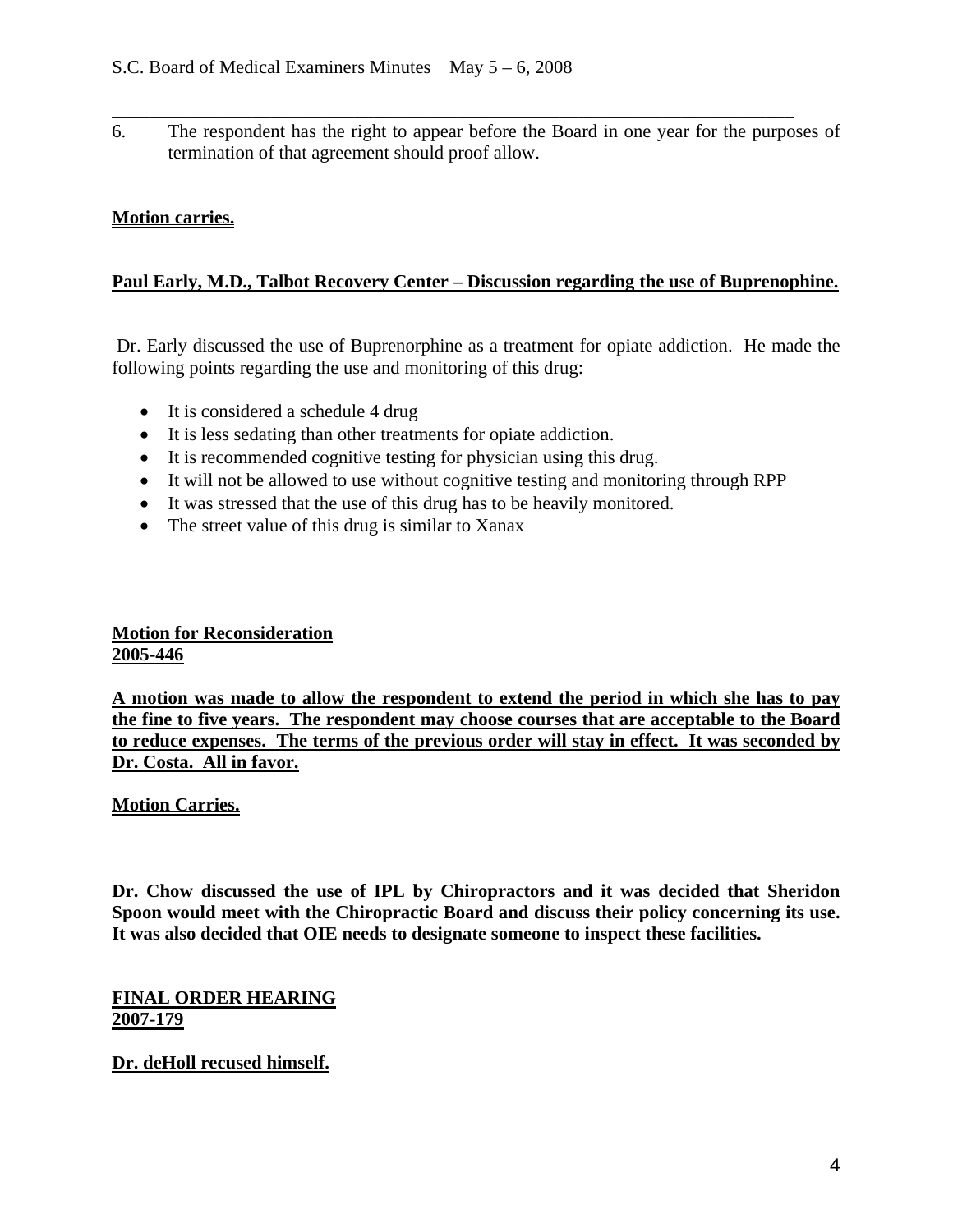### \_\_\_\_\_\_\_\_\_\_\_\_\_\_\_\_\_\_\_\_\_\_\_\_\_\_\_\_\_\_\_\_\_\_\_\_\_\_\_\_\_\_\_\_\_\_\_\_\_\_\_\_\_\_\_\_\_\_\_\_\_\_\_\_\_\_\_\_\_\_\_\_\_ **A motion was made that was seconded by Dr. Chow to approve the following sanction:**

- 1. Respondent has violated the Medical Practice Act.
- 2. Public reprimand with no revocation, fine, or suspension.
- 3. Respondent must continue monitoring with RPP for five years.
- 4. Respondent must pay the court costs in the amount of \$450.00 and a fine in the amount of \$3000.00 within one year.

### **All Board members were in favor except Ms. Black.**

# **Motion carries.**

**Request to be released from terms and conditions 2004-330**

**A motion was made that was seconded by Dr. deHoll to release the respondent from the final order dated 6/1/03 but the order will not take effect until 6/1/08. All in favor.**

**Motion Carries.**

**Richard Akers, M.D., of Irving, TX Applicant for Licensure**

## **Applicant to appear at a future Board meeting.**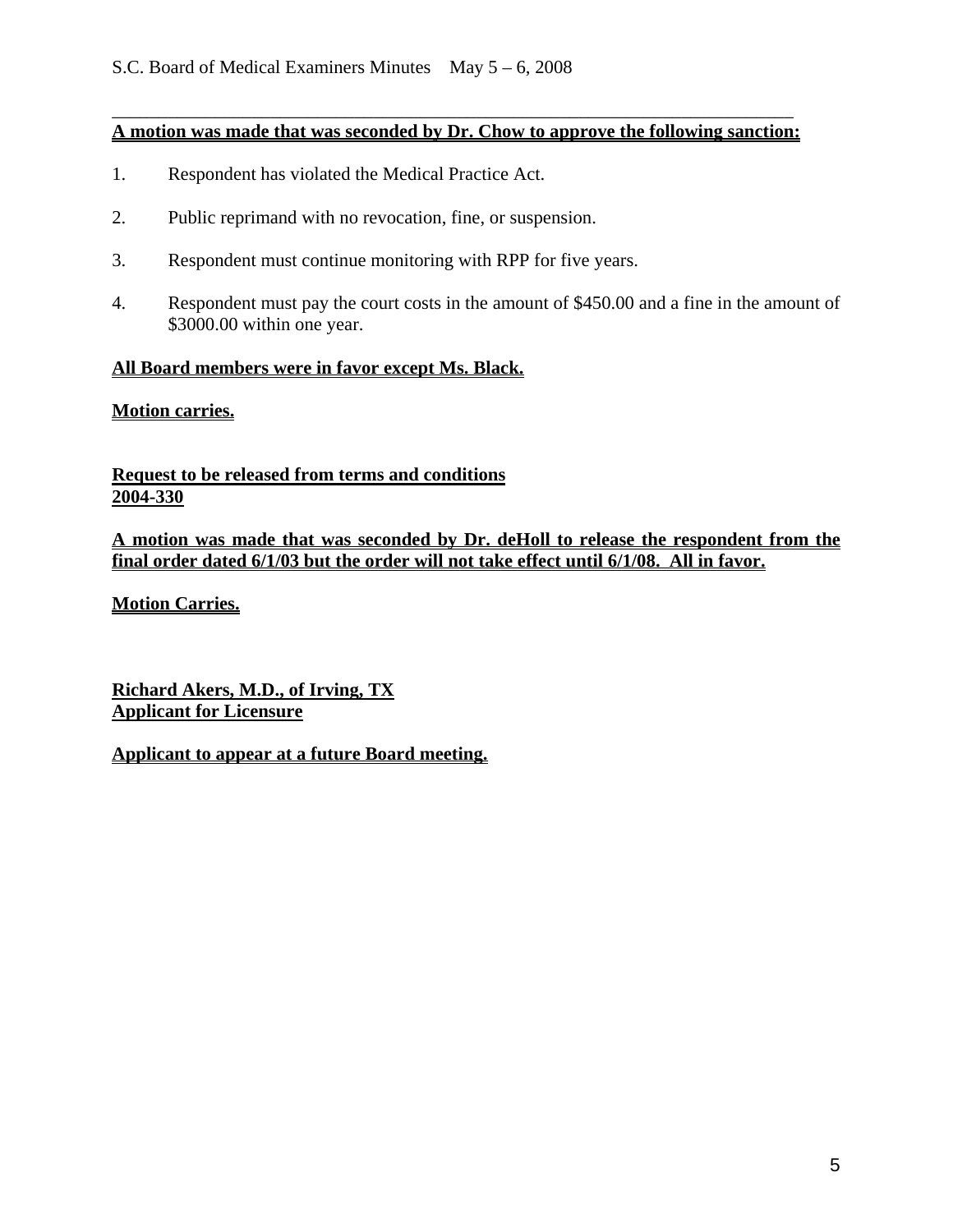**Patrick Cawley, M.D., MUSC VERGE Presentation**

**Dr. Crawley appeared before the Board and presented the Verge program as possible alternative for primary source verification. The question was posed as to whether Verge can verify foreign graduates and they cannot. Verge on average has a 45 day turnaround where as FCVS has about the same. Dr. Crawley acknowledged that this has only been implemented in a couple of medical university and they are not equipped to handle a large volume such as the SC Medical Board. The Board received this information to consider for possible use.** 

\_\_\_\_\_\_\_\_\_\_\_\_\_\_\_\_\_\_\_\_\_\_\_\_\_\_\_\_\_\_\_\_\_\_\_\_\_\_\_\_\_\_\_\_\_\_\_\_\_\_\_\_\_\_\_\_\_\_\_\_\_\_\_\_\_\_\_\_\_\_\_\_\_

### **RECESS AND RECONVENE**

The Board recessed at 5:00 P.M. and reconvened Tuesday, May 6, 2008 at 8:00 A.M. with a quorum present.

## **Request to be released from terms and conditions 2005-183**

**A Motion was made to grant the request to be released. It was seconded by Dr. Kraikit. All in favor.**

**Motion Carries.**

**Request to be released from terms and conditions 2004-325**

# **A Motion was made to grant the request to be released. It was seconded by Dr. deHoll. All in favor.**

**Motion Carries.**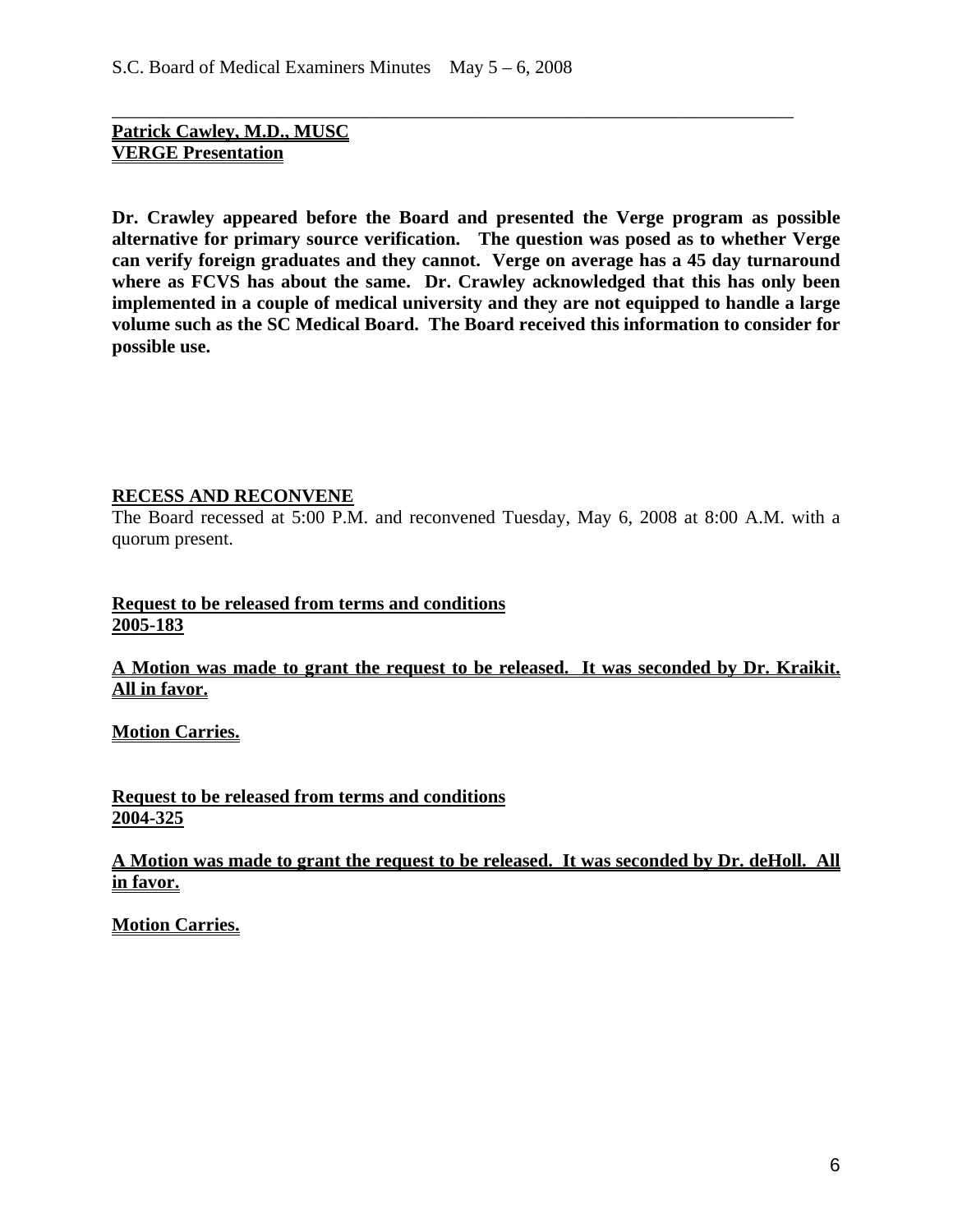## \_\_\_\_\_\_\_\_\_\_\_\_\_\_\_\_\_\_\_\_\_\_\_\_\_\_\_\_\_\_\_\_\_\_\_\_\_\_\_\_\_\_\_\_\_\_\_\_\_\_\_\_\_\_\_\_\_\_\_\_\_\_\_\_\_\_\_\_\_\_\_\_\_ **Discussion Topic (J) Renewal process for physicians who have practiced on an expired license.**

Bruce Duke advised the Board if unauthorized practice (failure to renew license) occurred following the expiration of the previous renewal period then Section 40-47-43 (5) of the Medical Practice Act requires that "... a penalty of one thousand dollars must be imposed for any portion of each month in which the unauthorized practices occurred. The penalty must be paid in full before the license may be renewed by the Department unless otherwise approved by the Board." After discussing the Board decided that there would be no exceptions in paying the fine and anyone who practiced on an expired license subject to this fine.

# **Request to be released from terms and conditions 2005-172**

## **A Motion was made to grant the request to be released. It was seconded by Ms. Black. All in favor.**

**Motion Carries.**

**Final Order Hearing 2007-27** 

# **Dr. deHoll recused himself.**

### **A motion was made that was seconded by Dr. Kraikit to approve the following sanction:**

- 1. Respondent has violated the Medical Practice Act.
- 2. Public reprimand. Suspended but stayed upon payment of fine.
- 3. Respondent must continue monitoring with RPP for five years.
- 4. Respondent must pay the court costs in the amount of \$186.00 and a fine in the amount of \$3000.00 within one year.

# **All Board members in favor.**

### **Motion carries.**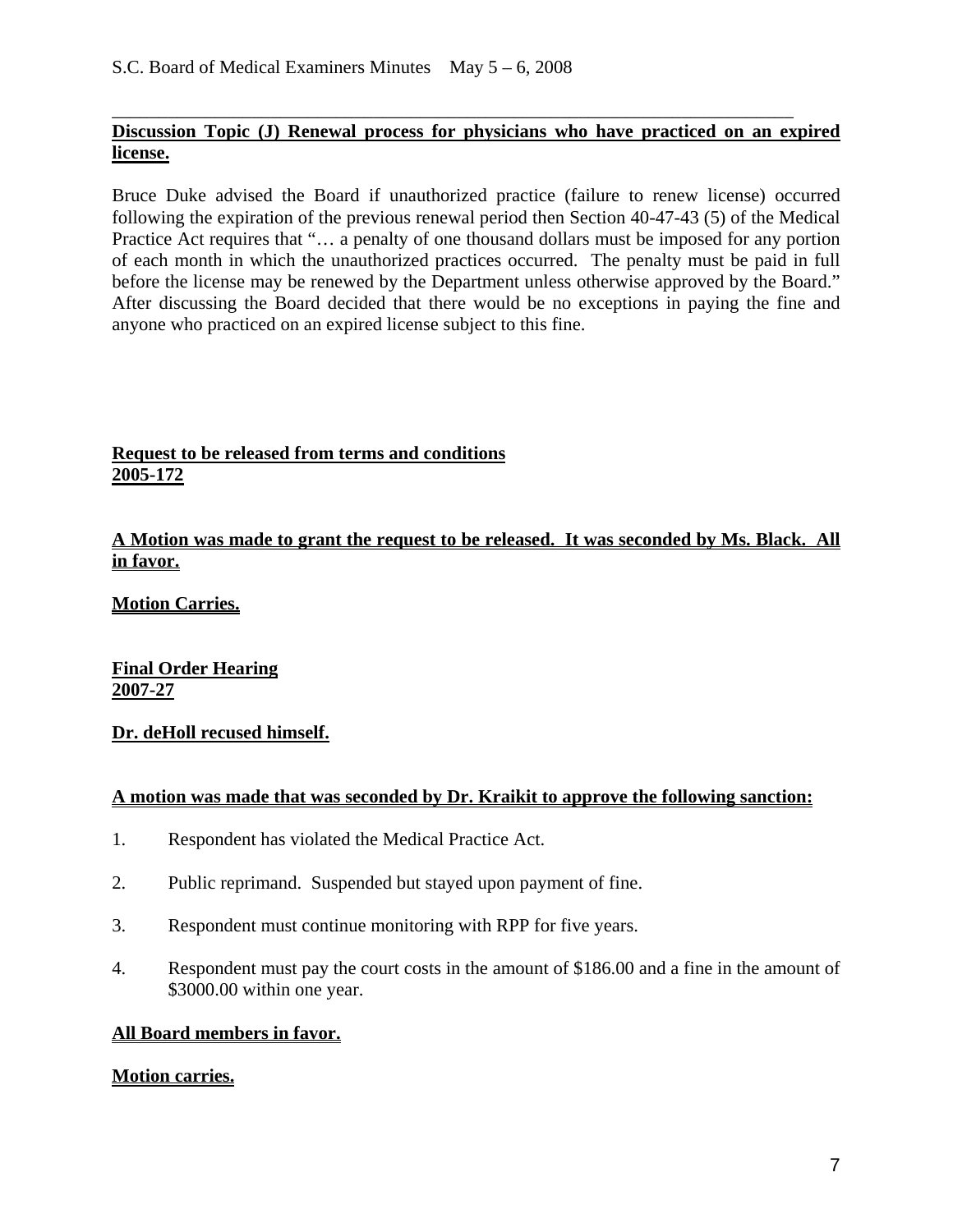# **Final Order Hearing 2004-282**

## **Dr.Simpson recused himself.**

**A Motion was made that the Respondent has violated the Medical Practice Act and the sanction would be a private reprimand. The motion was seconded by Dr. Gardner. Opposed was Dr. Tice, Dr. Hubbard, Dr. Chow and Dr. deHoll.**

\_\_\_\_\_\_\_\_\_\_\_\_\_\_\_\_\_\_\_\_\_\_\_\_\_\_\_\_\_\_\_\_\_\_\_\_\_\_\_\_\_\_\_\_\_\_\_\_\_\_\_\_\_\_\_\_\_\_\_\_\_\_\_\_\_\_\_\_\_\_\_\_\_

### **Motion Fails.**

**A second motion was made the the Respondent has violated the Medical Practice Act, which does not rise to level requiring a sanction, so there will be a letter of concern. The motion was seconded by Dr. Kraikit. Opposed was Dr. Costa and Dr. Gardner. Ayes have it.**

**Motion carries.**

**Request to be released from terms and conditions 2005-172**

**A Motion was made to grant the request to be released. It was seconded by Dr. Tice. All in favor.**

**Motion Carries.**

### **FINAL ORDER HEARING 2006-233**

### **A motion was made that was seconded by Dr. Tice to approve the following sanction:**

- 1. Respondent has violated the Medical Practice Act.
- 2. Public reprimand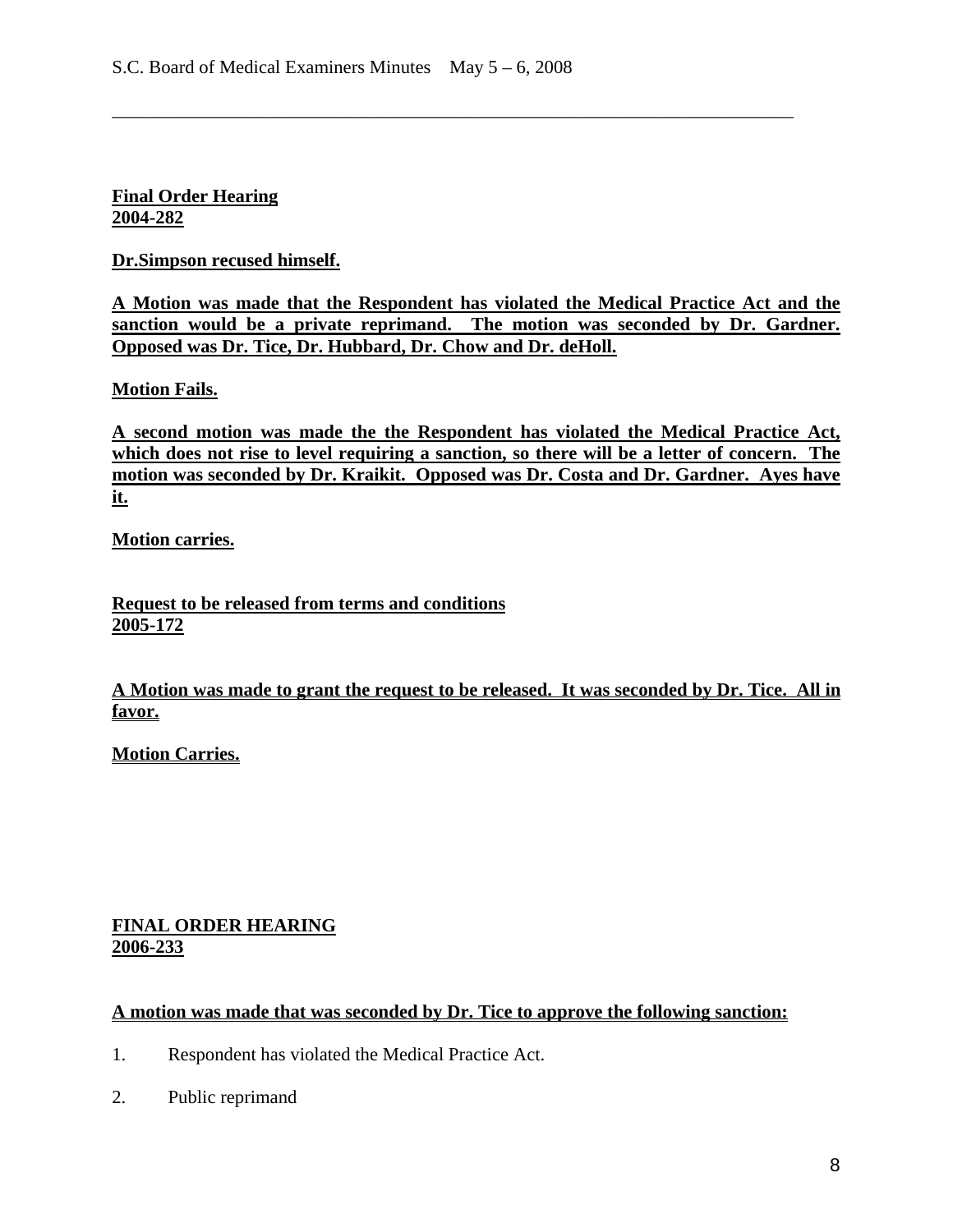4. Respondent must pay the court costs in the amount of \$213.00 within one year.

\_\_\_\_\_\_\_\_\_\_\_\_\_\_\_\_\_\_\_\_\_\_\_\_\_\_\_\_\_\_\_\_\_\_\_\_\_\_\_\_\_\_\_\_\_\_\_\_\_\_\_\_\_\_\_\_\_\_\_\_\_\_\_\_\_\_\_\_\_\_\_\_\_

# **All Board members were in favor.**

**Motion carries.**

# **FINAL ORDER HEARING 2001-106**

## **A motion was made that was seconded by Dr. deHoll to approve the following sanction:**

- 1. Respondent has violated the Medical Practice Act.
- 2. Private reprimand
- 4. Respondent must pay the court costs in the amount of \$1,707.50 within one year.

# **All Board members were in favor with the exception of Dr. Hubbard, Dr. Tice and Dr. Gardner.**

**Motion carries.**

**Patrick Meehan, M.D., of Charleston, SC Applicant for Licensure**

**Applicant withdrew his application at this time.**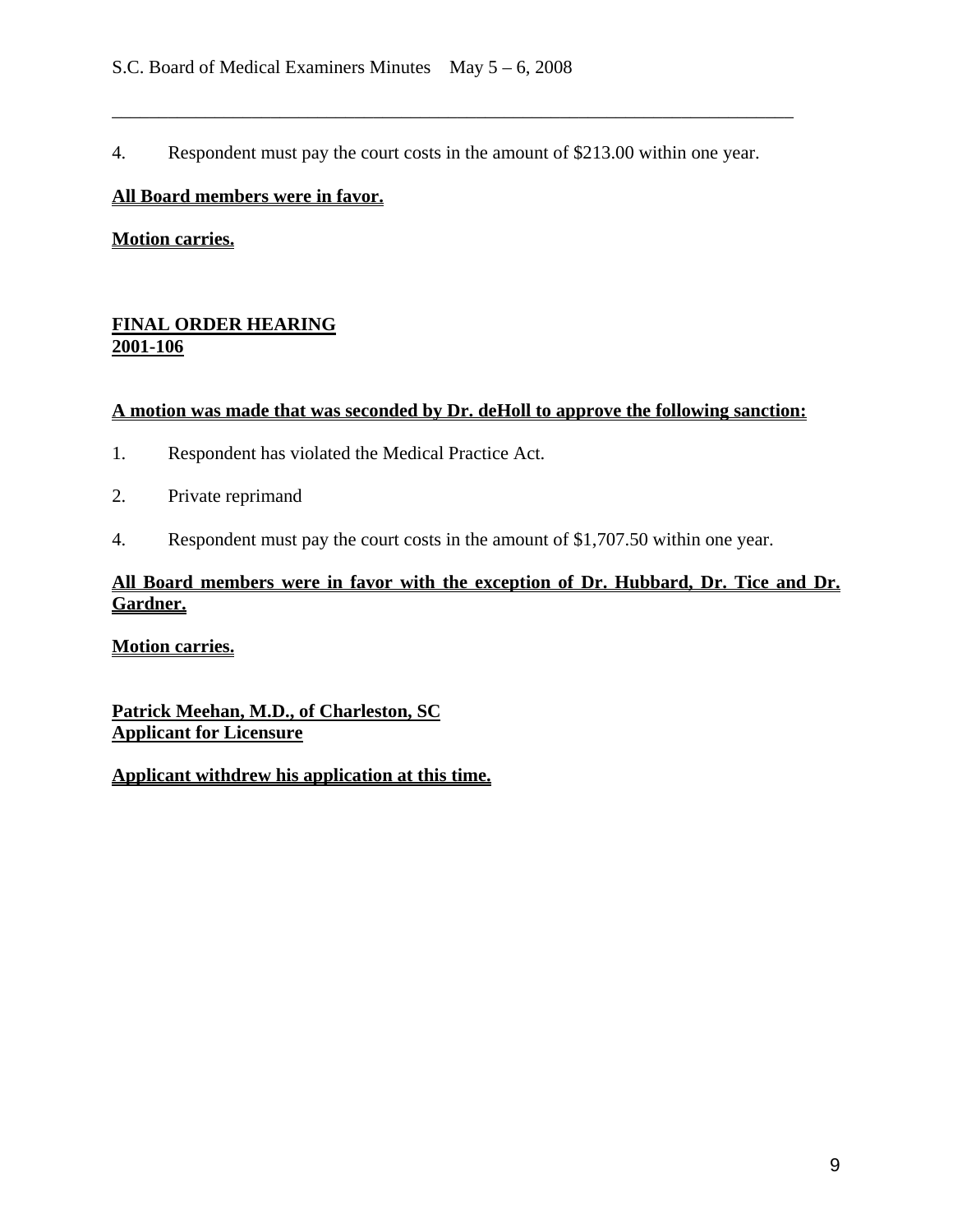### **GENERAL COUNSEL REPORTS**

Lynne Rogers, LLR's General Counsel gave the Board an overview of how the Office of Investigations and Enforcement was formed and the problems discovered regarding the backlog of Medical Board cases.

\_\_\_\_\_\_\_\_\_\_\_\_\_\_\_\_\_\_\_\_\_\_\_\_\_\_\_\_\_\_\_\_\_\_\_\_\_\_\_\_\_\_\_\_\_\_\_\_\_\_\_\_\_\_\_\_\_\_\_\_\_\_\_\_\_\_\_\_\_\_\_\_\_

**A motion was made and passed for the Board to go into Executive Session to review the General Counsel reports. No votes were made or actions taken while the Board was in Executive Session.** 

#### **DISMISSALS**

**A motion was made that was seconded by Dr. Hubbard and unanimously passed approving the following cases for dismissal pursuant to the recommendation of LLR's General Counsel that there is a lack of sufficient evidence to warrant a formal complaint:** 

| 2005-287 | 2005-344 | 2005-345 | 2006-66  | 2006-67  | 2006-137 |
|----------|----------|----------|----------|----------|----------|
| 2006-176 | 2006-178 | 2006-205 | 2006-337 | 2006-352 | 2006-382 |
| 2006-419 | 2006-431 | 2006-450 | 2006-470 | 2006-473 | 2006-481 |
| 2006-495 | 2006-508 | 2006-512 | 2006-515 | 2006-518 | 2007-2   |
| 2007-25  | 2007-36  | 2007-39  | 2007-47  | 2007-48  | 2007-57  |
| 2007-83  | 2007-88  | 2007-89  | 2007-101 | 2007-110 | 2007-114 |
| 2007-116 | 2007-125 | 2007-136 | 2007-159 | 2007-161 | 2007-162 |
| 2007-171 | 2007-172 | 2007-195 | 2007-203 | 2007-207 | 2007-235 |
| 2007-239 | 2007-266 |          |          |          |          |

### **LETTERS OF CAUTION**

**A motion was made that was seconded by Dr. Simpson and unanimously passed to issue a Letter of Caution in the following cases:** 

2005-325 2006-392 2006-499 2007-95 2007-241

### **FORMAL COMPLAINTS**

**A motion was made that was seconded by Dr. Tice and unanimously passed to authorize the issuance of a Formal Complaint pursuant to the recommendation of LLR's General Counsel that there is sufficient evidence to warrant formal proceeding in the following cases:**

2005-38 2006-287 2006-336 2007-55

### **CASES ON APPEAL**

In Executive Session, the Board reviewed the cases that are now on appeal and received specific briefings from Mrs. Rogers.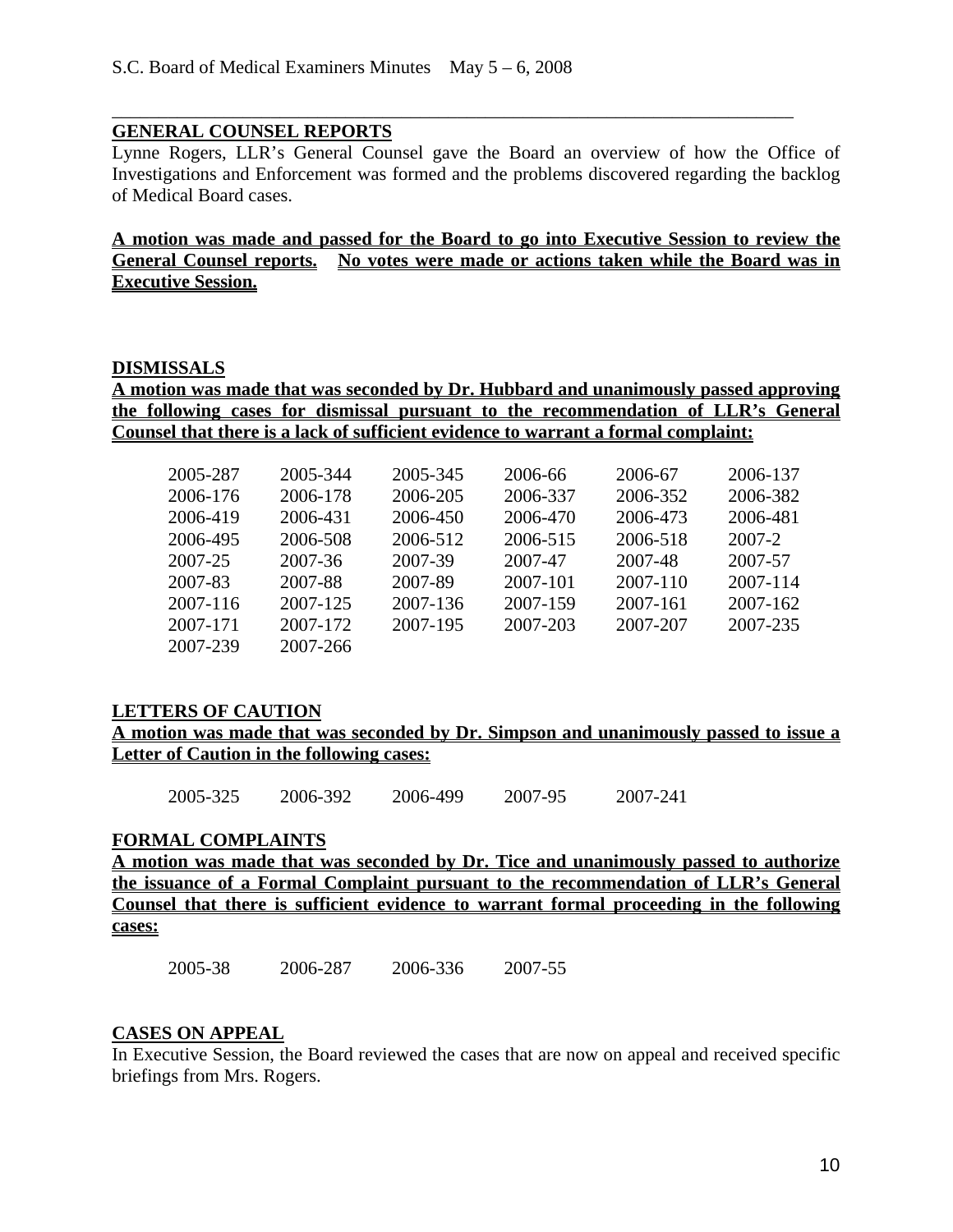# **COMPLIANCE REPORT**

The Board received as information a list of monitoring cases that have been determined as being non-compliant. The Office of General Counsel is currently working on these cases to bring them up-to-date.

\_\_\_\_\_\_\_\_\_\_\_\_\_\_\_\_\_\_\_\_\_\_\_\_\_\_\_\_\_\_\_\_\_\_\_\_\_\_\_\_\_\_\_\_\_\_\_\_\_\_\_\_\_\_\_\_\_\_\_\_\_\_\_\_\_\_\_\_\_\_\_\_\_

#### **LICENSEES BEING MONITORED**

The Board received as information a list of all the licensees currently being monitored by the Board.

### S**TATISTICAL REPORTS ON COMPLAINTS**

The Board received as information the following statistical reports:

## **FINAL ORDER HEARING 2001-106**

#### **A motion was made that was seconded by Ms. Black to approve the following sanction:**

- 1. Respondent has violated the Medical Practice Act.
- 2. Private reprimand
- 4. Respondent must pay the court costs in the amount of \$350.00 within one year.
- 5. Respondent must continue participation with RPP for two years (clarified to mean two years from the day the Respondent first reported to RPP).

## **All Board members were in favor Motion carries.**

#### **ADJOURNMENT.**

There being no additional business the meeting was adjourned at 6:00 P.M. on Tuesday, February 6, 2008 Respectfully submitted,

Bruce F. Duke Board Administrator